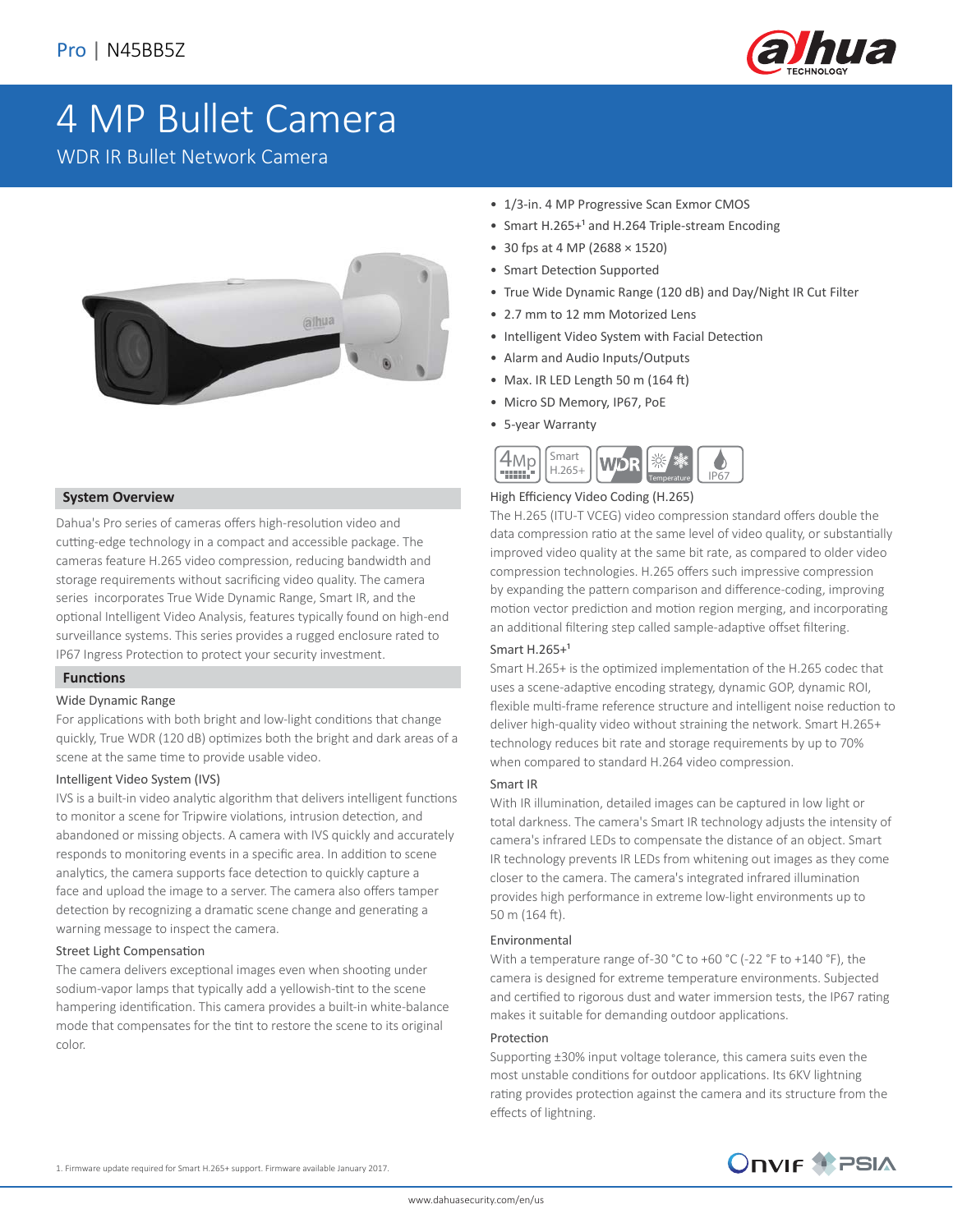# **Technical Specification**

| 1/3-in. 4 MP Progressive Scan CMOS                                                                                                                             |
|----------------------------------------------------------------------------------------------------------------------------------------------------------------|
| 2688(H) × 1520(V)                                                                                                                                              |
| 512 MB / 32 MB                                                                                                                                                 |
| Progressive                                                                                                                                                    |
| Color: 0.03 lux at F1.4<br>B/W: 0 lux at F1.4 (IR on)                                                                                                          |
| More than 50 dB                                                                                                                                                |
| Distance up to 50 m (164.04 ft)                                                                                                                                |
| Auto/ Manual                                                                                                                                                   |
| Four $(4)$                                                                                                                                                     |
|                                                                                                                                                                |
| Motorized/ Auto Iris (DC)                                                                                                                                      |
| Board-in                                                                                                                                                       |
| 2.7 mm to 12 mm                                                                                                                                                |
| F1.4                                                                                                                                                           |
| Horizontal: 100° to 35°<br>Vertical: 54° to 20°                                                                                                                |
| 4x                                                                                                                                                             |
| Motorized                                                                                                                                                      |
| 0.30 m (0.98 ft)                                                                                                                                               |
|                                                                                                                                                                |
| Pan: 0° to 360°<br>Tilt: 0° to 90°<br>Rotation: 0° to 360°                                                                                                     |
|                                                                                                                                                                |
| Smart H.265+ <sup>1</sup> , H.265, Smart H.264+, H.264                                                                                                         |
| Three (3) Streams                                                                                                                                              |
| 4 MP (2688 x 1520), 3 MP (2304 x 1296),<br>1080p (1920 x 1080), 1.3 MP (1280 x 960),<br>720p (1280 x 720), D1 (704 x 480),<br>VGA (640 x 480), CIF (352 x 240) |
| Main Stream: 4 MP at 30 fps                                                                                                                                    |
| Sub Stream 1: D1 at 30 fps                                                                                                                                     |
| Sub Stream 2: 720p at 30 fps                                                                                                                                   |
| CBR/VBR<br>H.264: 24 to 10240 Kbps                                                                                                                             |
| H.265: 14 to 9984 Kbps                                                                                                                                         |
| Auto (ICR), Color, B/W                                                                                                                                         |
| BLC, HLC, WDR (120 dB)                                                                                                                                         |
|                                                                                                                                                                |

| <b>White Balance</b>           | Auto, Natural, Street Lamp, Outdoor, Manual                                                                                                              |
|--------------------------------|----------------------------------------------------------------------------------------------------------------------------------------------------------|
| Gain Control                   | Auto, Manual                                                                                                                                             |
| Noise Reduction                | 3D DNR                                                                                                                                                   |
| <b>Motion Detection</b>        | Off, On (4 Zone, Rectangle)                                                                                                                              |
| Region of Interest             | Off, On (4 Zone)                                                                                                                                         |
| Smart IR                       | Support                                                                                                                                                  |
| Digital Zoom                   | 16x                                                                                                                                                      |
| Flip                           | 0° / 90° / 180° / 270°                                                                                                                                   |
| Mirror                         | Off, On                                                                                                                                                  |
| <b>Privacy Masking</b>         | Off, On (4 Area, Rectangle)                                                                                                                              |
| Audio                          |                                                                                                                                                          |
| Compression                    | G.711a, G.711Mu, AAC, G.726                                                                                                                              |
| Network                        |                                                                                                                                                          |
| Ethernet                       | RJ-45 (10/100 Base-T)                                                                                                                                    |
| Protocol                       | HTTP, HTTPs, TCP, ARP, RTSP, RTP, UDP, SMTP,<br>FTP, DHCP, DNS, DDNS, PPPOE, IPv4/v6, QoS,<br>UPnP, NTP, Bonjour, 802.1x, Multicast, ICMP,<br>IGMP, SNMP |
| Interoperability               | ONVIF, PSIA, CGI                                                                                                                                         |
| <b>Streaming Method</b>        | Unicast / Multicast                                                                                                                                      |
| Max. User Access               | 10 Users / 20 Users                                                                                                                                      |
| <b>Edge Storage</b>            | <b>NAS</b><br>Local PC for Instant Recording<br>MicroSD Card, maximum 128 GB                                                                             |
| Web Viewer                     | IE, Firefox, Safari                                                                                                                                      |
| Management Software            | Smart PSS, DSS                                                                                                                                           |
| <b>Mobile Operating System</b> | IOS, Android                                                                                                                                             |
| Certifications                 |                                                                                                                                                          |
| Safety                         | UL60950-1                                                                                                                                                |
| Electromagnetic Compatibility  | FCC Part 15 Subpart B                                                                                                                                    |
| Interface                      |                                                                                                                                                          |
| Audio Interface                | In: One (1) Channel<br>Out: One (1) Channel                                                                                                              |
| Alarm                          | In: Two (2) Channels<br>Out: One (1) Channel                                                                                                             |
| Electrical                     |                                                                                                                                                          |
| Power Supply                   | DC12V, PoE (802.3af, Class 0)                                                                                                                            |
| Power Consumption              | < 11.5 W                                                                                                                                                 |

1. Firmware update required for Smart H.265+ support. Firmware available January 2017.